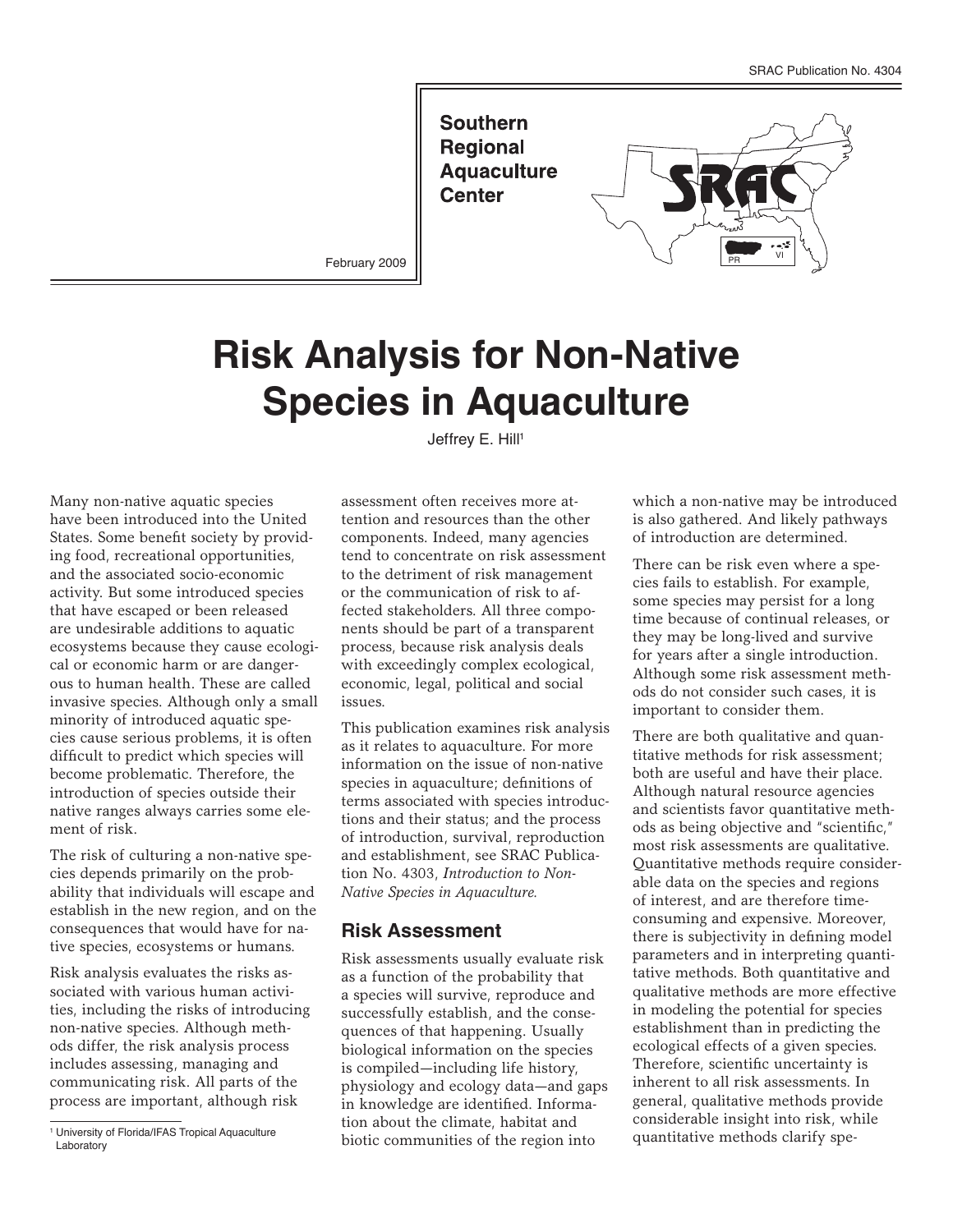cific questions such as predicting the expansion of a population from an introduction site or identifying characteristics of species that may become invasive.

The most common risk assessment method used for aquatic species in the United States is contained in the *Generic Nonindigenous Aquatic Organisms Risk Analysis Review Process* (hereafter, Generic Analysis; RAM Committee, 1996) developed by the Risk Assessment and Management Committee of the Federal Aquatic Nuisance Species Task Force. Hill and Zajicek (2007) recently reviewed the implementation of this process with some species of interest in aquaculture (e.g., Asian carps). Many management practices have been based on the seven risk assessments described in the paper, including tightened state culture regulations and the federal listing of species as injurious wildlife. Although listing a species as injurious wildlife does not ban its culture, it does make it illegal to import the species into the U.S. or transport it across state lines.

The Generic Analysis risk assessment model is qualitative and considers seven risk elements organized under

the probability of establishment (four elements) and the consequences of establishment (three elements) (Figure 1). Each element is assigned a qualitative estimate of risk (low, medium or high) and an estimate of certainty (very certain, reasonably certain, moderately certain, reasonably uncertain and very uncertain). The risk ratings are used to estimate overall risk, but the certainty ratings are included as a qualitative measure of the magnitude and distribution of the scientific uncertainty in the estimates. In practice, certainty ratings are most scrutinized when there is a conclusion of low risk.

To estimate the probability of establishment, it is necessary to estimate the probability of the species 1) being within a pathway of introduction, 2) surviving transit and successfully entering the region, 3) successfully colonizing and maintaining a self-sustaining population, and 4) spreading beyond the initial introduction site. Because each step in the process depends on the success of each preceding step, the overall probability is a conditional probability. A conditional probability is obtained by multiplying the probabilities for individual steps.

The calculated value is, therefore, less than that of the lowest probability step. However, the Generic Analysis conservatively assigns the lowest of the four ratings as the overall probability estimate.

The consequences of establishment are based on estimates of 5) economic impact, 6) environmental impact and 7) perceived impacts (i.e., social or political). Because economic and environmental effects were considered most important, the overall rating for the consequences of establishment is primarily based on these two elements. To be conservative, the higher of these two risk ratings is used. Perceived impacts influence the outcome only if economic and environmental risks are both low.

The final output of the risk assessment model is an Overall Risk Potential (ORP), which is the average of the risk ratings for establishment probability and its consequences. To be conservative, these qualitative averages are rounded up (e.g., a low and a medium yields a medium ORP). Medium and high-risk ORP values are considered to require the implementation of risk management programs.

| Probability<br><b>of</b><br>establishment         | $=$ | Organism<br>within pathway      |  | Entry<br>potential | Colonization<br>potential        |           | Spread<br>potential |
|---------------------------------------------------|-----|---------------------------------|--|--------------------|----------------------------------|-----------|---------------------|
| <b>Consequences</b><br><b>of</b><br>establishment | $=$ | Economic                        |  | Environmental      |                                  | Perceived |                     |
| <b>ORP Risk</b>                                   |     | Probability of<br>establishment |  |                    | Consequences of<br>establishment |           |                     |

Figure 1. Outline of the Generic Analysis risk assessment method. The probability of establishment is the lowest ranking of the four rated elements. The consequences of establishment is the higher of the rankings for economic and environmental impacts; perceived impacts influence the outcome only if economic and environmental risks are low. The Overall Risk Potential (ORP) of an introduced organism is based on the qualitative average of the two main components of the model—probability of establishment and consequences of establishment.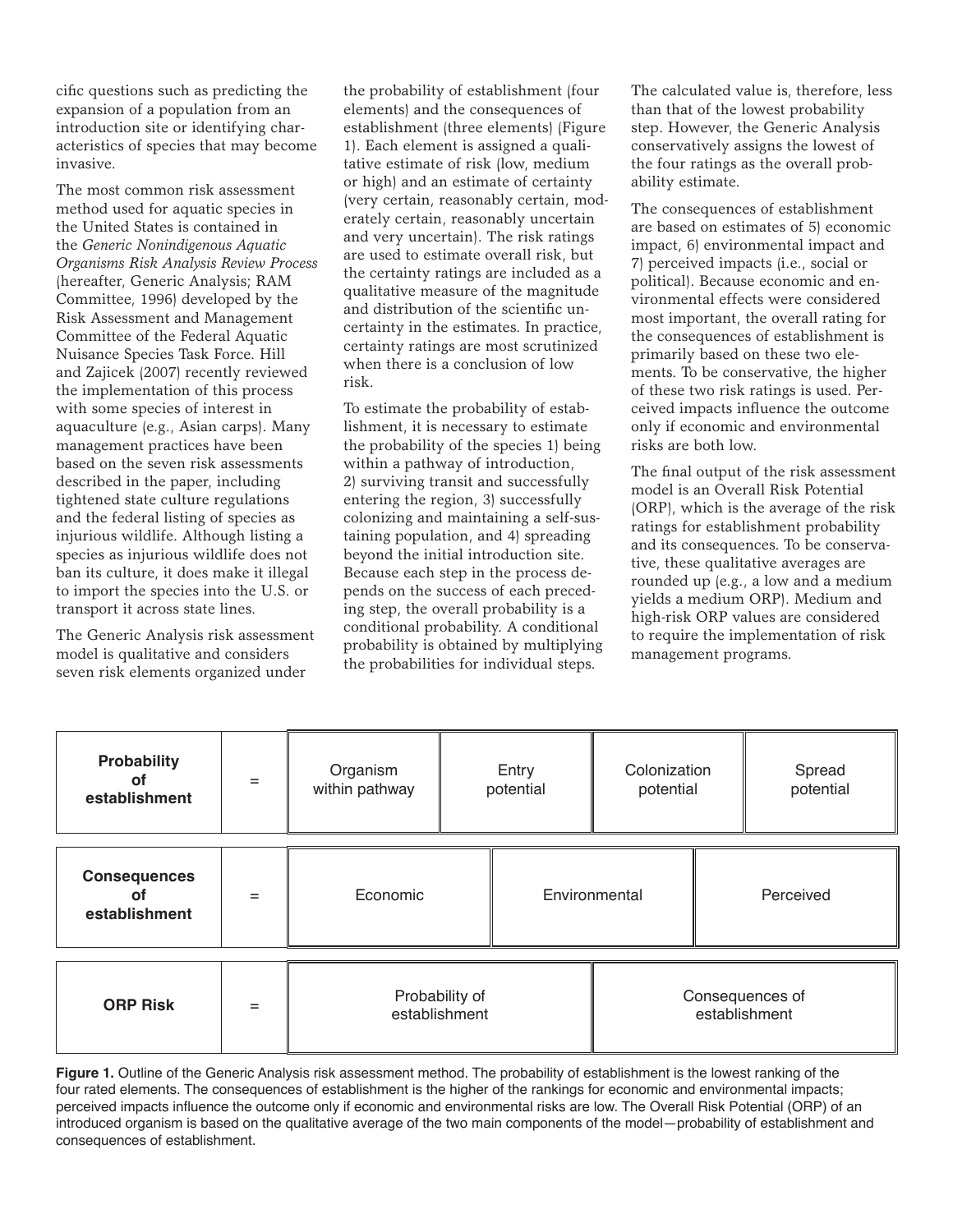## **Risk Management**

Once risks are identified, it is important to try to manage them. Management may take many forms, but in aquaculture the most common actions are the tightening of regulations or some form of prohibition. For example, regulation may restrict the type of culture facility used to reduce the probability of escape (e.g., requiring indoor, tank culture). Or, aquaculturists may be required to add reproduction safeguards (e.g., triploidy) to prevent establishment if a species escapes or is released. On the other hand, it might be determined that existing regulations are adequate for managing risk. At the federal level, various risk management plans have been or are being developed for natural resource agencies to use with species of concern; some of these are also of interest to aquaculture (e.g., Asian carps).

Besides adhering to proscriptive requirements, aquaculturists also can be proactive by adopting practices that reduce the risk that non-native cultured species will escape or be released. Aquaculture Best Management Practices (BMPs) generally allow wide latitude for managers at individual facilities to tailor specific features and practices for non-native species containment (e.g., FDACS, 2007). General provisions include using redundant barriers to escape, such as perimeter levees; bird netting; effluents draining through screens, filters, gravel or sand; or retention/detention systems (often stocked with native predatory fish). Human security provisions include fences with locked gates, supervised public visitation, or on-site security. Under BMPs, the producer must comply with all regulations but the overall philosophy is goal-oriented rather than process-oriented. That is, the desired outcome of the regulatory agency is to prevent, or in some cases reduce, introductions of non-native species from a particular facility rather than to mandate specific safeguards. However, agencies may require specific conditions for permitting the culture of some species (e.g., indoor culture only).

#### **Definitions associated with risk.**

- **• Precautionary principle:** A concept whereby uncertainty regarding consequences leads to a decision to forego an activity, even one with benefits, if the consequences might be serious or irreversible.
- **Risk:** The potential for harm to occur. Risk is a function of the probability that an event will occur and the consequences of the event.
- **• Risk analysis:** A comprehensive process that includes risk assessment, risk management and risk communication.
- **• Risk assessment:** A process for determining the nature, severity and probability of risks.
- **• Risk aversion:** The unwillingness to bear or accept risk.
- **• Risk communication:** An interactive process of exchanging information among assessors, regulators and stakeholders concerning the nature, severity and probability of risks and options for managing those risks.
- **Risk management:** A process for determining options for managing risks identified by risk assessment.

Hazard Analysis Critical Control Point (HACCP) planning is one approach that shows promise. It clearly links activities on and around the aquaculture facility with the potential for species introduction. This tool was developed for food safety but has been widely applied to prevent the introduction and spread of non-native species. The process identifies critical points where introductions can occur and develops standard procedures for reducing the chance of introduction. For example, if a producer moves live fish from one facility to another, an HACCP plan would address the transport truck, the transfer of fish to and from the truck, and the clean-up of the truck and equipment after transport. The U.S. Fish and Wildlife Service (USFWS) has instituted a program in which hatchery facilities develop and implement HACCP plans. The process is straight-forward and logical, and there are tools and sample plans available on-line at a USFWS-sponsored Web site (*http://www.haccp-nrm.org*). The Michigan and Minnesota Sea Grant Programs have training materials and programs specifically for the aquaculture and baitfish industries that assist in implementing Aquatic Invasive Species-HACCP programs (Gunderson and Kinnunen, 2006).

A goal of risk analysis is to balance the potential risks of an activity against its potential benefits. Risk assessment identifies and estimates risk, but the risk management component is where much of the balancing of risks occurs. Risk management at its best is an interactive process involving not only agencies and scientists but a broad range of stakeholder groups. Indeed, the acceptability of risk is a societal question rather than a scientific question, and therefore requires stakeholder input.

Risk aversion (or sensitivity to risk) is an important factor in determining how to manage risk. As a matter of policy, many agencies subscribe to the precautionary principle, whereby scientific uncertainty about the possibility of risk frequently overrides any consideration of ecological, economic or societal benefit. The application of this principle produces high aversion to risk and, if taken to its logical conclusion, precludes most or all activities involving the introduction or potential introduction of non-native species. This is a concern for aquaculture, given that some broad definitions of introduction include individuals maintained in captivity or under culture. Moreover, it is commonly